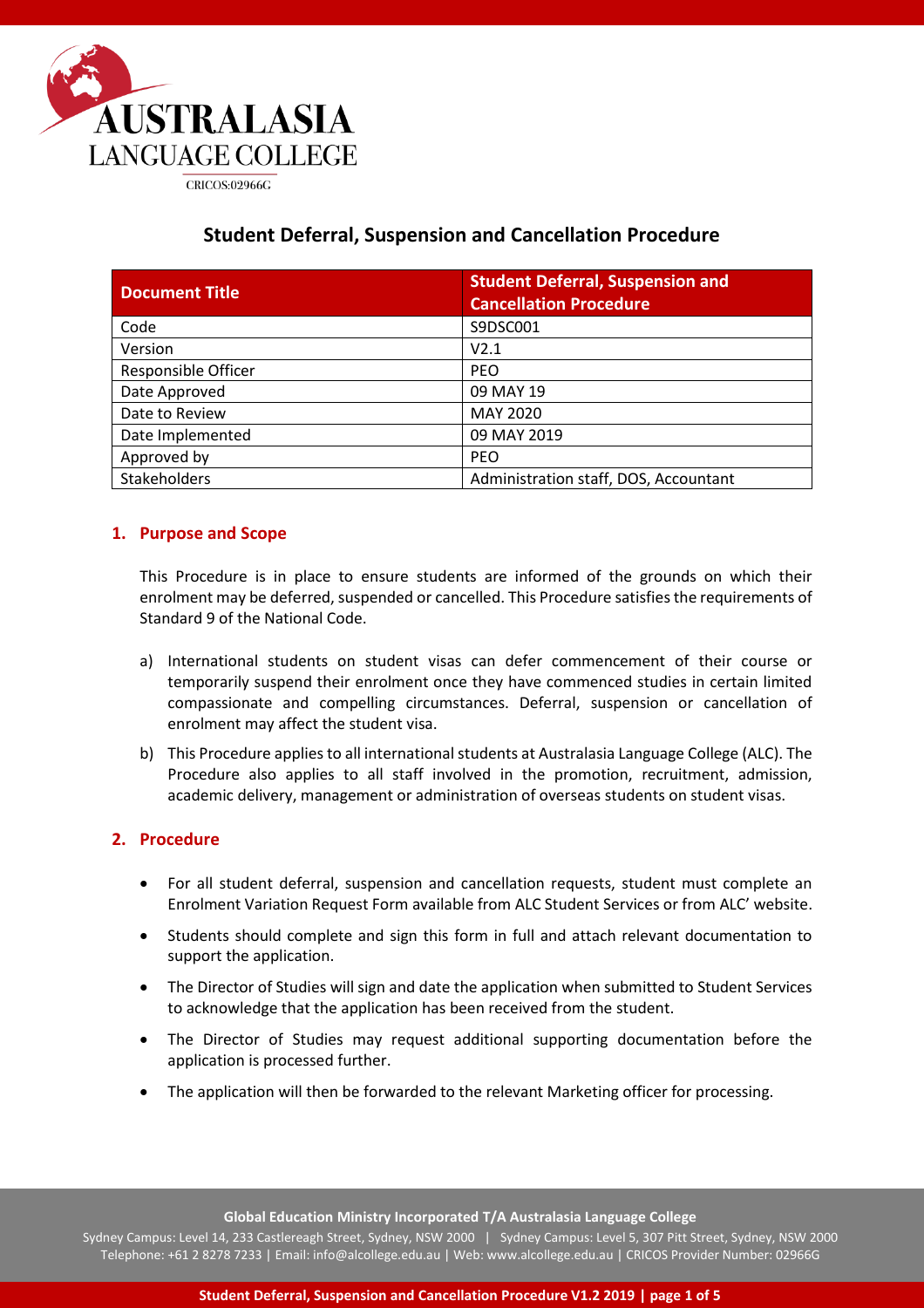

- The student will be notified about the outcome of his/her request in writing within 10 working days of receipt of the Enrolment Variation Form.
- All approved Enrolment Variation requests that require an adjustment to a student's CoE will result in an administration fee of AU\$50 per CoE.

#### 2.1 Student-Initiated Deferral of Enrolment

- a) Students can defer commencement of their course to a later intake date in certain limited compassionate and compelling circumstances (at the discretion of ALC) or in case of student visa delay. Conditions on deferred courses may be imposed by ALC.
- b) Students wishing to defer the commencement of their course must complete the Enrolment Variation Request Form available from Student Services. Upon receiving the form, Student Services will follow normal admissions processes and:
	- Determine if the request is about deferral of course commencement, as indicated on the form by the student
	- Determine if the reasons for change and the evidence submitted are based on compelling and compassionate grounds
	- Notify the Department of Education and Training via the Provider Registration and International Student Management System (PRISMS) of the change in the enrolment, if applicable.
- c) Students may defer their studies only once. The deferral period cannot exceed eight weeks from the first day of the deferment period.
- d) Students can request a deferral to the commencement of their course no later than 10 days after scheduled commencement of the enrolment.
- e) If the deferral is approved, the student will receive a new Confirmation of Enrolment (CoE) and will be required to sign a new written agreement to reflect the new commencement date.
- 2.2 Student Initiated Suspension of Enrolment

A suspension request is when a student has already commenced their studies, and then wishes to stop their studies for a period of time. A suspension, if granted, will result in the student's course completion date being moved forward to a date later than the original completion date.

A suspension request will only be granted in Compassionate and Compelling Circumstances.

- a) Students wishing to suspend their course must complete the Enrolment Variation Request Form available from Student Services. Upon receiving the form, Student Services will follow normal admissions processes and:
	- Determine if the request is about suspension, as indicated on the form by the student

**Global Education Ministry Incorporated T/A Australasia Language College**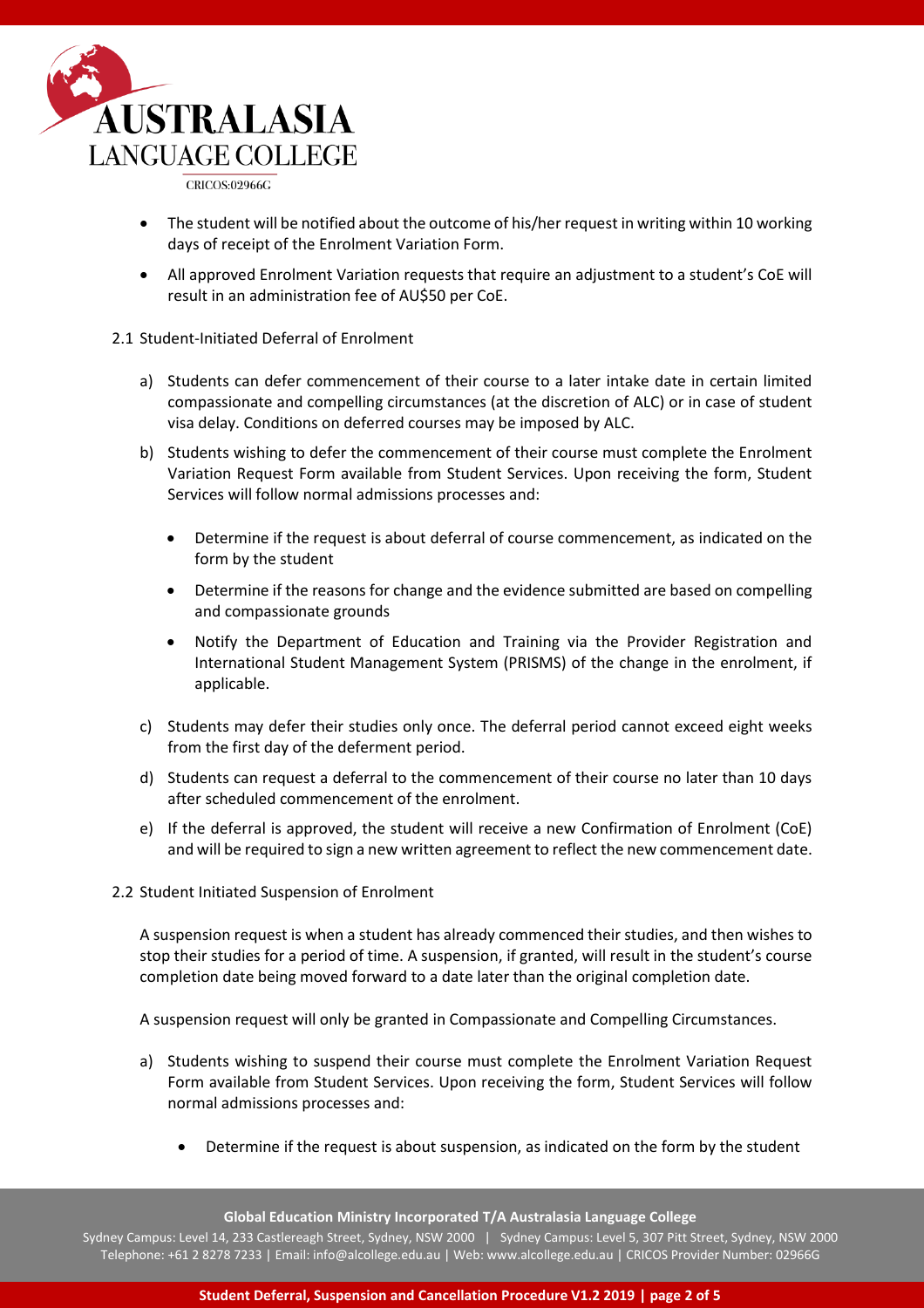

- Determine if the reasons for suspension and the evidence submitted are based on compelling and compassionate grounds
- Notify the Department of Education and Training via the Provider Registration and International Student Management System (PRISMS) of the change in the enrolment, if applicable.
- b) If a student request for a suspension is approved, no refund of tuition fees will be given for weeks during the suspension period, if the student has paid for those weeks of study in advance.
- c) Students may apply for suspension or cancellation of their studies only if they have a good reason for doing so based on compassionate or compelling circumstances.
- d) A student may suspend their course for up to 8 weeks from the commencement date of the suspension period, if approved.
- e) Normally, a student may apply for a course suspension only once during their period of enrolment. Requests for further suspensions may be granted at the discretion of ALC, and in certain limited compassionate and compelling circumstances only.
- f) Students wishing to suspend their enrolment must apply in writing to the Student Services a minimum of 10 working days prior to the requested suspension date.
- g) If the suspension is approved, students will receive a letter from the Student Services granting the suspension.
- 2.3 Student initiated cancellation of studies

A cancellation request is when a student has already commenced their studies, and then wish to discontinue their studies.

- a) Students wishing to cancel their course must complete the Enrolment Variation Request Form available from Student Services. Upon receiving the form, Student Services will follow normal admissions processes and:
	- Determine if the request is about cancellation, as indicated on the form by the student
	- Determine if the reasons for cancellation and the evidence submitted are based on compelling and compassionate grounds
	- Notify the Department of Education and Training via the Provider Registration and International Student Management System (PRISMS) of the change in the enrolment, if applicable.
- b) If the cancellation is approved, students will receive a Release Letter from Student Services.
- c) All approved student cancellations will incur a cancellation fee of \$200.

### 2.4 Provider Initiated Suspension or Cancellation of Enrolment

**Global Education Ministry Incorporated T/A Australasia Language College**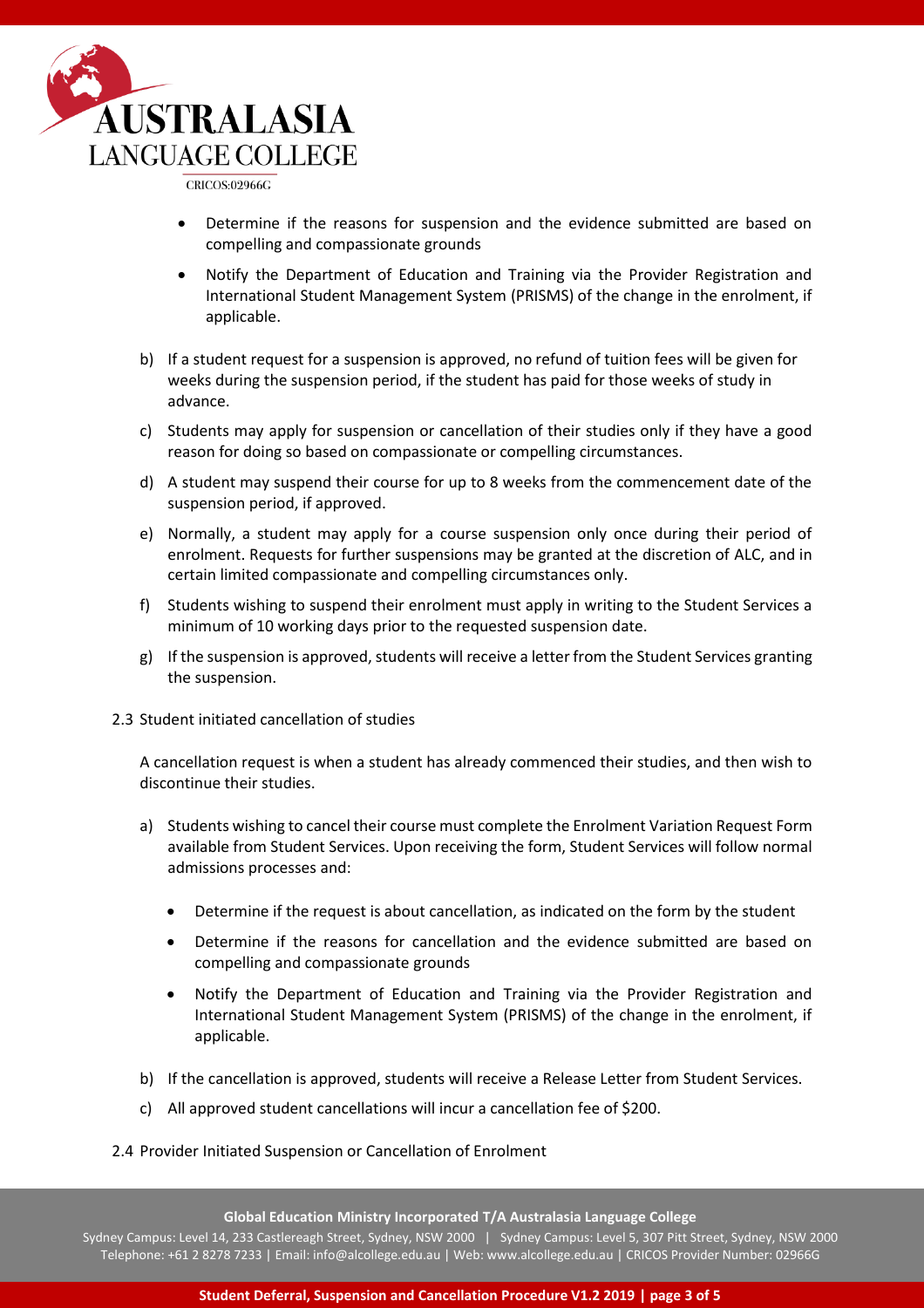

- a) ALC may suspend or cancel a student's enrolment in case of serious misconduct, unsatisfactory course progress and/or attendance and non-payment of course fees in accordance with ALC' Student Academic Progress and Monitoring Policy, Attendance Policy, Student Fees & Refund Procedure or the Student's Code of Conduct.
- b) Where suspension or cancellation is initiated by ALC, the student will be given 20 working days to access the Student Complaint and Appeal Procedure.

#### 2.5 Student Responsibilities

- a) Students must comply with their student visa and fee payment obligations. Requests for Deferral, Suspension or Cancellation of studies will not be approved for student who are in breach of their course progress and/ or attendance obligations or who have unpaid fees owing to ALC.
	- Students must complete the relevant form in relation to requests for deferral, suspension or cancellation for any reason and attach the supporting documentation, as identified on the applicable form available at the Student Services:
	- Deferral of course commencement/change of course '"Defer your course start date' Temporary suspension of studies – 'Suspend your Studies' Cancellation of course –
	- 'Cancel your course'
- b) Incomplete forms, or insufficient or unclear evidence supporting the request, will result in delays in processing.
- c) Outcomes of requests are kept with student files for reference and for correspondence with the relevant authorities.
- d) Deferral, suspension or cancellation of enrolment may affect the student's visa. If a student's enrolment is temporarily suspended for more than 28 days, the student must return home, unless there are exceptional circumstances which prevent them from travelling such as a medical condition.
- e) If a student has been suspended for a period of more than six months, the student's visa may be cancelled, and this may impact upon future visa applications.

### **3. Publication**

This Procedure will be published on the ALC websit[e www.alcollege.edu.au](http://www.alcollege.edu.au/) for public access.

### **4. Legal and Policy Framework**

- Education Services for Overseas Students Act (ESOS Act)
- National Code of Practice for Registration Authorities and Providers of Education and Training to Overseas Students 2018 (The National Code)

**Global Education Ministry Incorporated T/A Australasia Language College**